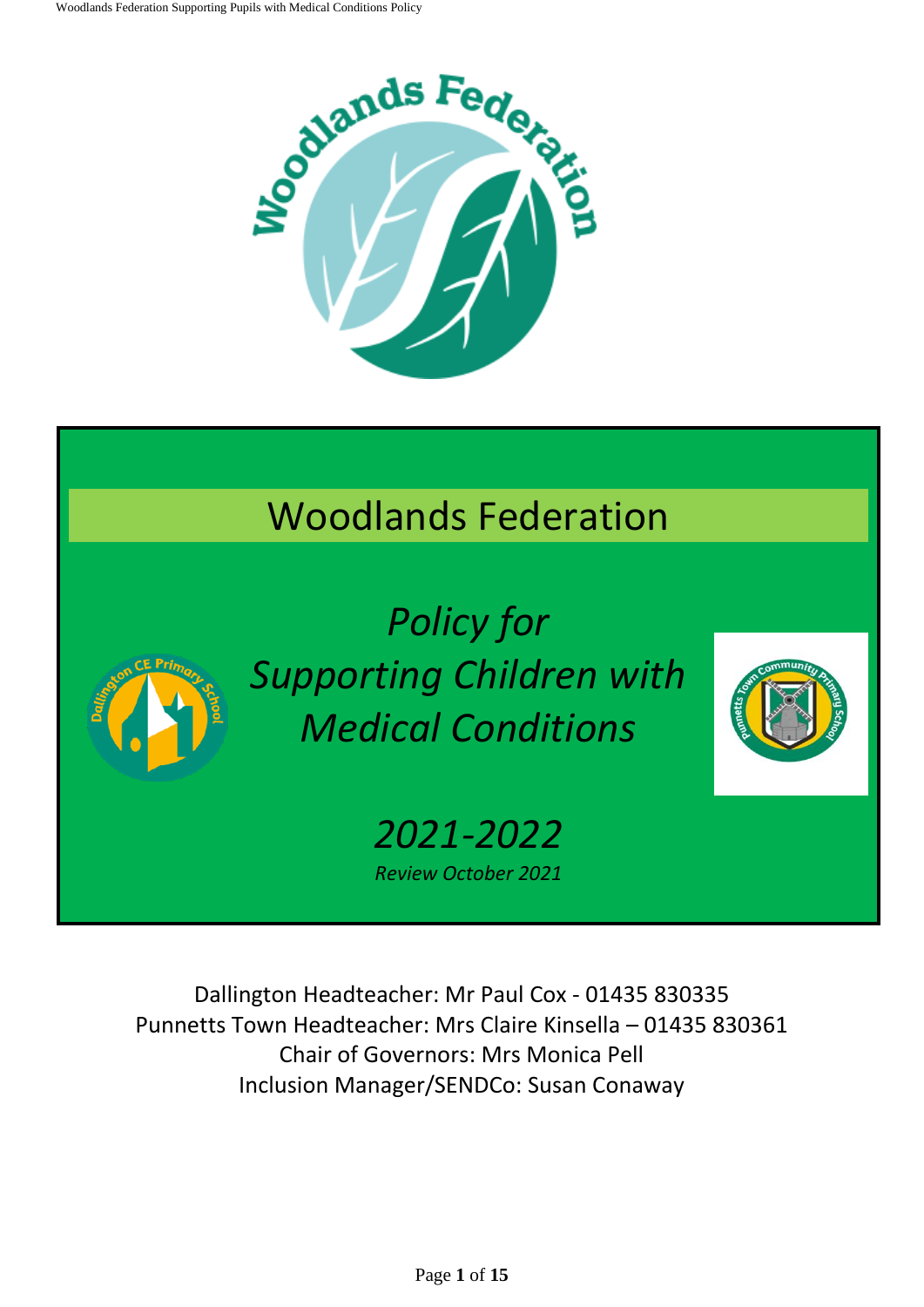# Supporting children with Medical Conditions

Woodlands Federation policy review October 2021 Next policy review October 2022

This policy is written in line with statutory requirements including:

- **-** Children and Families Act 2014 section 100
- **-** Supporting pupils at school with medical conditions: Statutory guidance for governing bodies of maintained schools and proprietors of academies in England, Department for Education (DfE), December 2015
- **-** 0-25 SEND Code of Practice, DfE January 2015
- **-** Mental Health and behaviour in schools: departmental advice for school staff, DfE November 2018
- **-** Equalities Act 2010
- **-** Schools Admissions Code, DfE December 2014
- **-** ESCC Accessibility Strategy
- **-** ESCC SEND Strategy
- **-** SEND MATRI[X https://czone.eastsussex.gov.uk/inclusion-and-send/sen-m](https://czone.eastsussex.gov.uk/inclusion-and-send/sen-)atrix/the-matrix/
- **-** East Sussex policy for the education of children and young people unable to attend school because of health needs (link: [https://www.eastsussex.gov.uk/educationandlearning/schools/attendance](https://www.eastsussex.gov.uk/educationandlearning/schools/attendance-behaviour/too-sick/)[behaviour/too-sick/](https://www.eastsussex.gov.uk/educationandlearning/schools/attendance-behaviour/too-sick/) )
- **-** ISEND Front Door<https://czone.eastsussex.gov.uk/inclusion-and-send/front-door-referrals/> and include the following documents: Additional Needs Plan or IHCP, registration certificate and current medical evidence. Potential referrals can be discussed with TLP – 01273 336888

This policy should be read in conjunction with the following school policies all of which are on the school website:

- **-** *SEN Information Report*
- **-** *Safeguarding*
- **-** *Intimate Care Policy*
- **-** *Off-site visits*
- **-** *Complaints*
- **-** *Health & Safety Audit*
- **-** *First Aid*
- **-** *Privacy Notice*

This policy will be developed with staff and parents/carers of children with medical conditions, governors and a healthcare professional and reviewed annually.

Systems are in place to ensure the *Designated Safeguarding Lead (DSL)* is informed of arrangements for children with medical conditions and is alerted where a concern arises, such as, an error with the administering of medicines or intervention, or repeated medical appointments being missed, or guidance or treatments not being followed by the parents or the child.

# *1.* Definitions of medical conditions

Pupils' medical needs may be broadly summarised as being of two types:

- **- Short-term** affecting their participation at school because they are on a course of medication.
- **- Long-term** potentially limiting access to education and requiring on-going support, medicines or care while at school to help them to manage their condition and keep them well, including monitoring and intervention in emergency circumstances. It is important that parents feel confident that the school will provide effective support for their child's medical condition and that pupil's feel safe.

Some children with medical conditions may be considered disabled. Where this is the case governing bodies **must** comply with their duties under the Equality Act 2010. Some may also have special educational needs (SEN) and may have an Education, Health and Care Plan (EHC) plan which brings together health and social care needs as well as their special educational provision. For children with SEND, this policy should be read in conjunction with the Special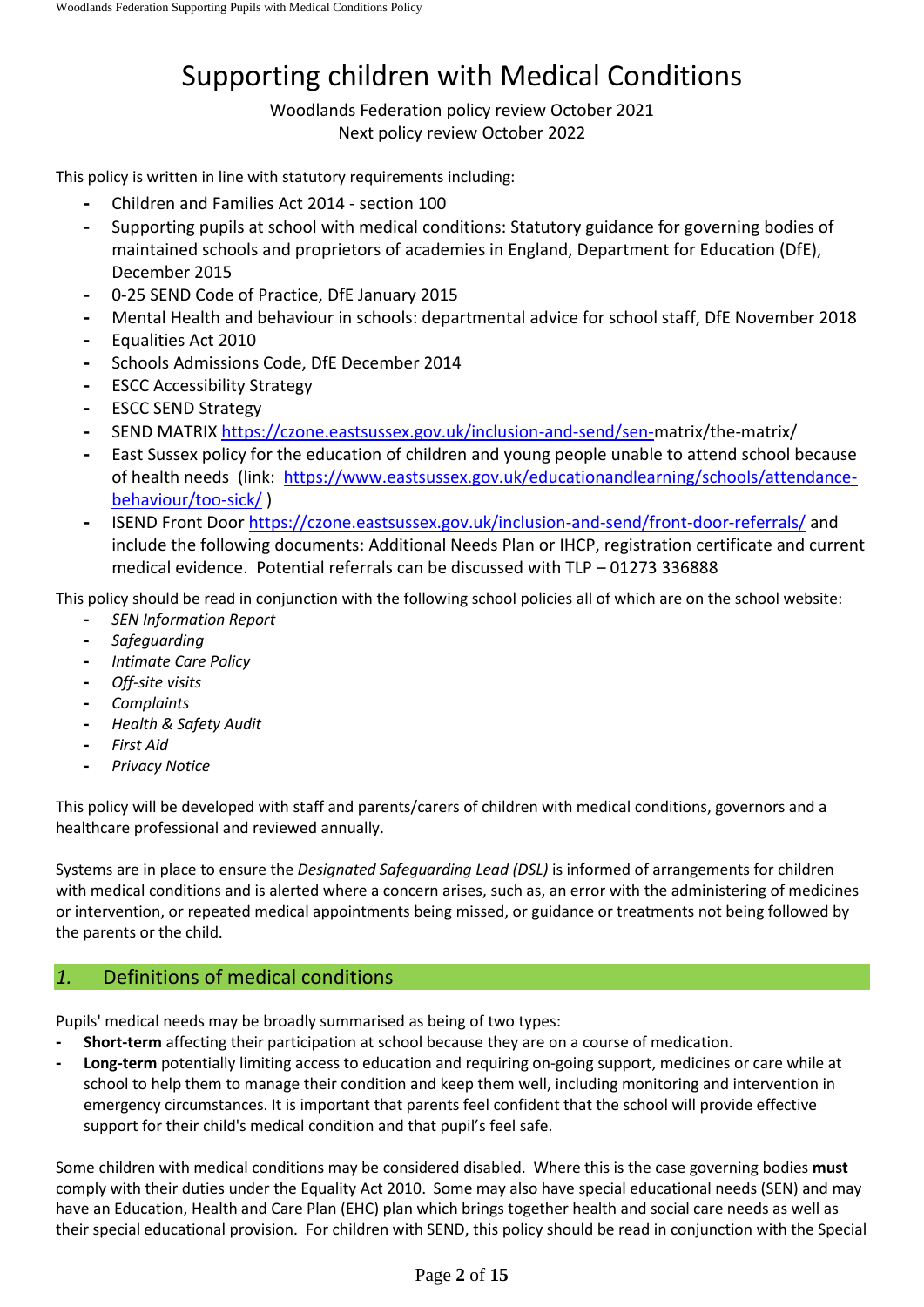Educational Needs and Disability (SEND) code of practice (DfE January 2015) which explains the duties of local authorities, health bodies, schools and colleges to provide for those with special educational needs and disabilities. For pupils who have medical conditions and have EHC Plans, compliance with the SEND code of practice will ensure compliance with this policy.

# *2.* Woodlands Federation Governing Body Statutory Duty

The Governing Body is legally responsible and accountable for fulfilling their statutory duty for supporting any pupil in the Woodlands Federation with medical conditions and fulfills this by:

- **-** ensuring that arrangements are in place to support children with medical conditions and in doing so ensure that those children can access and enjoy the same opportunities as any other child;
- **-** taking into account that many medical conditions that require support at school will affect quality of life and may be life-threatening; recognising some medical conditions will be more obvious than others; focusing on the needs of the individual and how the medical condition impacts on school life;
- **-** ensuring arrangements give parents and children confidence in the school's ability to demonstrate an understanding of how medical conditions impact on a child's ability to learn, whilst providing effective support and staff training to meet high expectations of positive experiences;
- **-** ensuring that no child with a medical condition is denied a place in the Federation because arrangements for the medical condition in line with safeguarding duties, *have not been made*;
- **-** ensuring arrangements to support children with a medical condition are sufficient to meet our statutory duties and ensure policies, plans, procedures and systems are effectively implemented;
- **-** developing this policy for supporting children with medical conditions, reviewing it regularly and making sure it is accessible to parents and school staff;
- **-** ensuring this policy includes details on how it will be implemented effectively, including a named person who has overall responsibility for policy implementation (*Section 3: Policy Implementation*);
- **-** ensuring this policy sets out the procedures to be followed whenever one of the schools in the Federation is notified that a child has a medical condition (*Section 4: Procedure to be followed when notification is received that a pupil has a medical condition)*;
- **-** ensuring this policy covers the role of individual healthcare plans, and who is responsible for their development, in supporting children with medical conditions *(Section 5: Individual healthcare plan and Appendix 2 Individual healthcare plan)*;
- **-** ensuring this policy clearly identifies the roles and responsibilities of all those involved in arrangements for supporting children at school with medical conditions and how they will be supported, how their training needs will be assessed and how and by whom training will be commissioned and provided (*Section 7: Staff training and support);*
- **-** ensuring this policy covers arrangements for children who are competent to manage their own health needs and medicines (*Section 8: Child's role in managing their own medical needs*);
- **-** ensuring policy is clear about the procedures to be followed for managing medicines including the completion of written records (*Section 9: Managing medicines on school premises*);
- **-** ensuring that policy sets out what should happen in an emergency situation (*Section 11: Emergency procedures*);
- **-** ensuring that the arrangements are clear and unambiguous about the need to actively support children with medical conditions to participate in school trips and visits, or in sporting activities, and not prevent them from doing so (*Section 12: Offsite trips and sporting activities*);
- **-** where home to school transport is being provided by East Sussex County Council, to support the development of any associated risk assessments and/or specific transport emergency plans;
- **-** considering whether to: purchase & train staff in use of defibrillators; hold asthma inhalers for emergency use;
- **-** ensuring this policy is explicit about what practice is not acceptable (*Section 17: Unacceptable practice*);
- **-** ensuring correct level of insurance appropriate to the level of risk (*Section 18: Liability and indemnity*);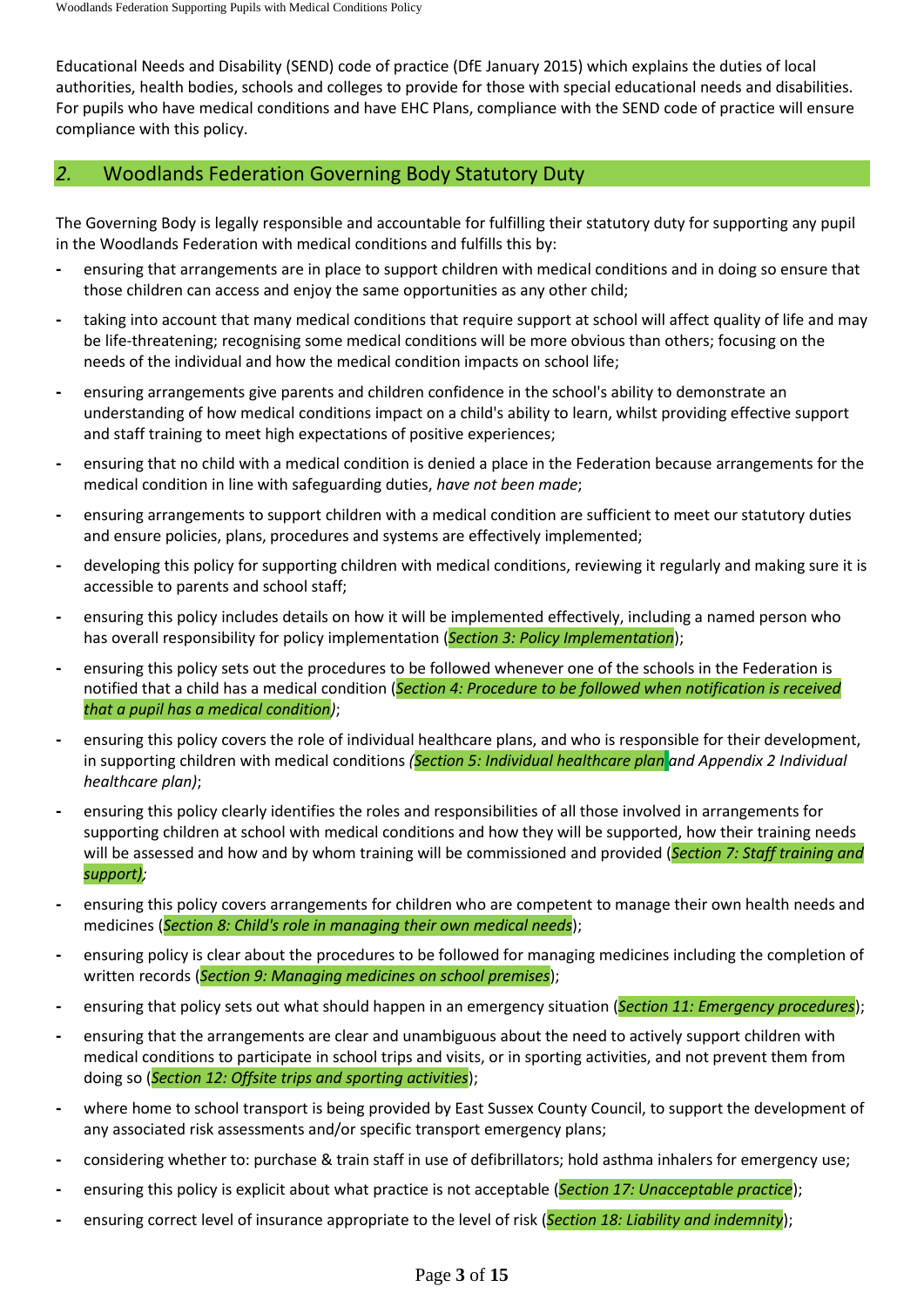**-** ensuring policy sets out how complaints may be made and will be handled concerning the support of pupils with medical conditions (*Section 19: Complaints*).

#### *3.* Policy implementation

The statutory duty for making arrangements for supporting pupils at school with medical conditions rests with the governing body. Woodlands Governing Body have conferred the following functions of the implementation of this policy to the staff below, however, they remain legally responsible and accountable for fulfilling our statutory duty.

Overall responsibility for the implementation of this policy is given to *Executive Head teacher*, *Mrs. Inez Morse (01435 830361), who* will also be responsible for ensuring strategy for sufficient staff suitably trained and available.

#### *Headteacher: Mrs. Claire Kinsella at Punnetts Town (01435 830361; Headteacher: Mr. Paul Cox* at **Dallington CofE** (01435 830335) will be responsible for briefing supply teachers.

The *Inclusion Manager/SENDCo at Dallington and Punnetts Town, Susan Conaway* will be responsible in conjunction with parents/carers, for drawing up, implementing and keeping under review plans for each child. Also, working with staff preparing risk assessments for school activities and for the monitoring of individual healthcare plans*.* All members of staff are expected to show a commitment and awareness of children's medical conditions and the expectations of this policy. All new members of staff will be inducted into the arrangements and guidelines in this policy upon taking up their post by the *Headteacher*.

# *4.* Procedure to be followed with notification of a pupil's medical condition

This covers notification prior to admission, procedures to cover transitional arrangements between schools or alternative providers and the process to be followed upon reintegration after a period of absence or when pupils' needs change. For children being admitted to one of the Federation schools for the first time, arrangements will be in place for the start of the relevant school term. In other cases, such as a new diagnosis or a child moving to a Federation school mid-term, we will make every effort to ensure arrangements are put in place within two weeks.

In making arrangements, we will take into account that many of the medical conditions that require support from school will affect quality of life and may be life-threatening and we acknowledge that some may be more obvious than others. We will therefore focus on the needs of the individual and how their medical condition impacts on their school life. We aim to ensure parents/carers and the child can have confidence in our ability to provide effective support for medical conditions in school, so arrangements will show an understanding of how medical conditions impact on the child's ability to learn, as well as increase their confidence and promote self-care.

We will ensure that staff are properly trained and supervised to support childrens' medical conditions and we will be clear about the need to actively support pupils with medical conditions to participate in offsite visits, or in sporting activities. We will make arrangements for the inclusion of children in such activities with any adjustments as required unless advice from a clinician such as a GP, is to the contrary. We will make sure that no child with a medical condition is denied admission or prevented from attending the school because arrangements for supporting their medical condition have not been made. In line with our safeguarding duties, we will ensure that all pupils' health is not put at unnecessary risk from, for example, infectious disease. We will therefore not accept a child in school at times where it would be detrimental to the health of that child or others. In cases where a child's medical condition is unclear, or where there is a difference of opinion, what support to provide will be based on available evidence. This would normally involve some form of medical evidence and consultation with parents/carers.

Where evidence conflicts, some degree of challenge may be necessary to ensure that the right support can be put in place. These discussions will be led by the *Headteacher* and then an individual healthcare plan will be written in conjunction with the parent/carers by the *Inclusion Manager/SENDCo* and put in place. Where concerns exist about fabricated or induced illness, it requires professionals to work together. (Ref: *Working Together to Safeguard Children* and supplements).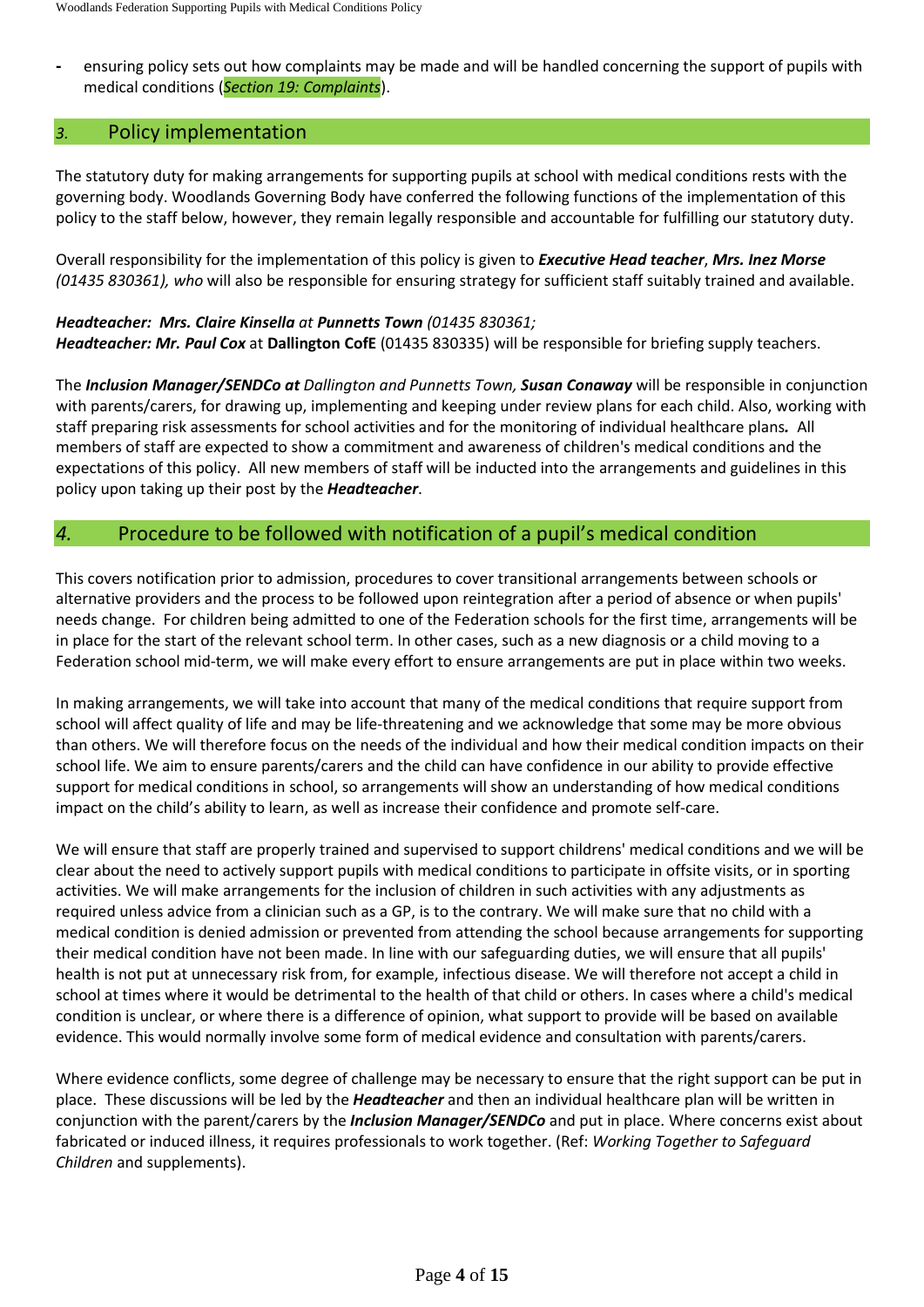# *5.* Individual healthcare plans (IHCP)

An individual healthcare plan (IHCP) helps us to work with the family and clinicians to effectively support a child with a medical condition (Appendix 1 model IHCP and letter to parents). The flow chart below describes our practice.

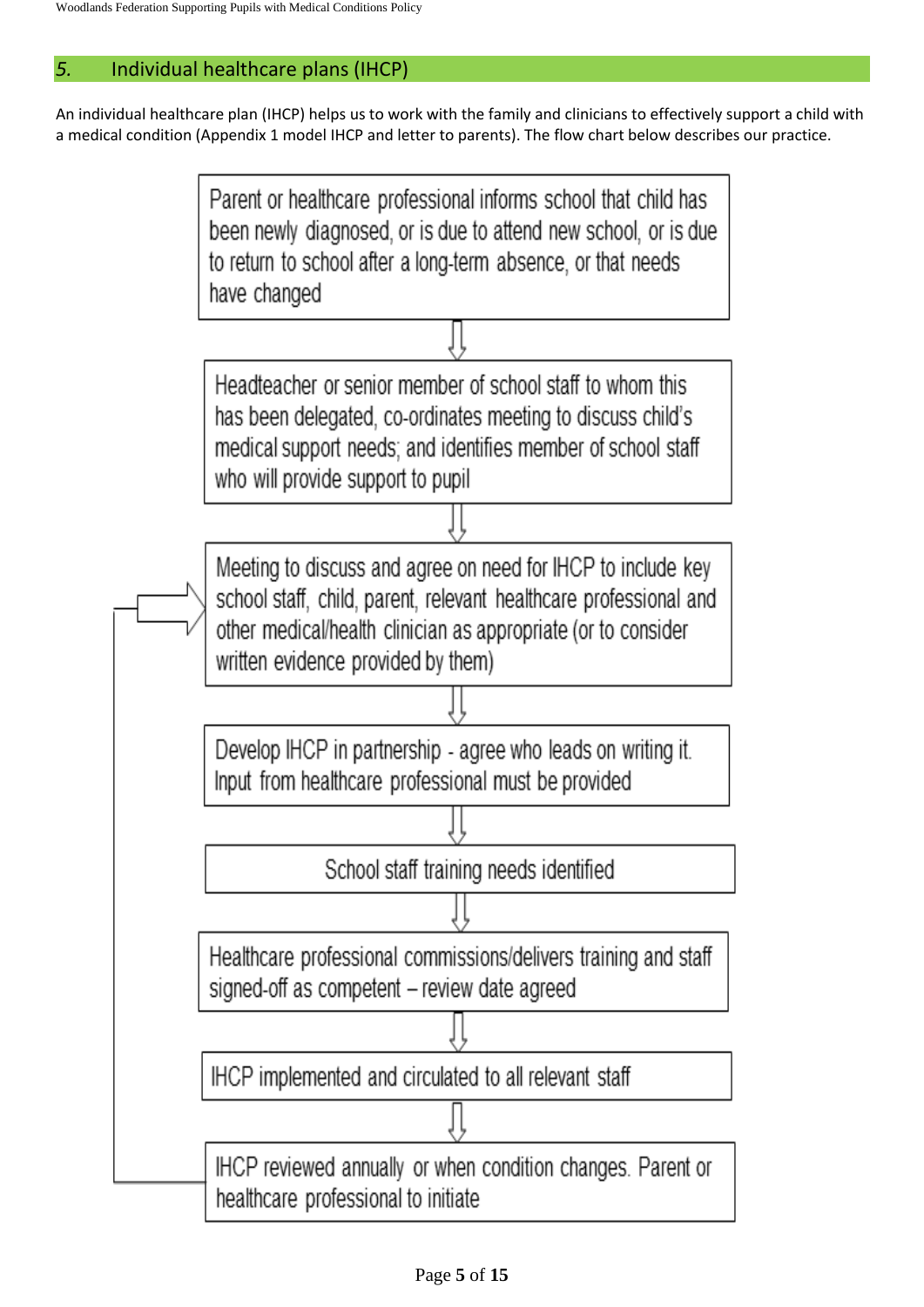Individual healthcare plans will be easily accessible to all who need to refer to them, whilst preserving confidentiality and capture the key information and actions that are required to support the child effectively.

The level of detail within the individual healthcare plan will depend on the complexity of the child's condition and the degree of support needed. This is important because different children with the same health condition may require very different support.

Where a child has special educational needs (SEN), but does not have an EHC plan, their SEN should be included in their individual healthcare plan.

Asthma: There will be regular training in asthma and support for staff. Not all children with asthma need an individual healthcare plan. A child with significant asthma should have an individual healthcare plan which sets out key points, like symptoms, medications and what to do in an emergency.

Individual healthcare plans and their review should be drawn up in partnership between the school, parents/carers and a relevant healthcare professional who can best advise on the particular needs of the child. The child should also be involved whenever appropriate. The aim should be to capture the steps we should take to help manage the child's condition and overcome any potential barriers to getting the most from their education. Partners should agree who will take the lead in writing the plan, but responsibility for ensuring it is finalised and implemented rests with the school.

We will ensure that individual healthcare plans are reviewed at least annually or earlier if the child's needs change.

Individual healthcare plans will be developed and reviewed with the child's best interests in mind. We will ensure we assess and manage risk to the child's education, health and social wellbeing with minimal disruption. Where a child is returning to school following a period of hospital education or alternative provision, we will work with the local authority and education provider to ensure that the individual healthcare plan identifies the support the child will need to reintegrate effectively.

The school, healthcare professional and parent/carer should use evidence to decide when a healthcare plan would be inappropriate or disproportionate. If consensus cannot be reached the *Headteacher will* take a final view.

Individual healthcare plans will suit the specific needs of each child, but will all include the following information:

- **-** the medical condition, its triggers, signs, symptoms and treatments with timings;
- **-** the pupil's resulting needs, including medication (dose, side effects and storage) and other treatments, time, facilities, equipment, testing, access to food and drink where this is used to manage their condition, dietary requirements and environmental issues e.g. crowded corridors, time between lessons;
- **-** specific support for the child's educational, social and emotional needs for example, how absences will be managed, return to school provision, requirements for extra time to complete tests, use of rest periods or additional support in catching up with lessons, counselling sessions;
- **-** the level of support needed (some children will be able to take responsibility for their own health needs) including in emergencies. If a child is self-managing their medication, this should be clearly stated with appropriate arrangements for monitoring;
- **-** who will provide support, their training needs, expectations of their role and confirmation of proficiency to provide support for the child's medical condition from a healthcare professional;
- **-** *cover arrangements for when they are unavailable*; other experienced member of staff will be asked to cover colleague absence. The child, parent/carer will be given as much advance notice of change as possible;
- **-** who in the school needs to be aware of the child's condition and the support required;
- **-** arrangements for written permission from parents/carers and the *Head of School* for medication to be administered by a member of staff, or self-administered by the pupil during school hours;
- **-** separate arrangements or procedures required for offsite visits or other school activities outside of the normal school timetable that will ensure the child can participate e.g., risk assessment;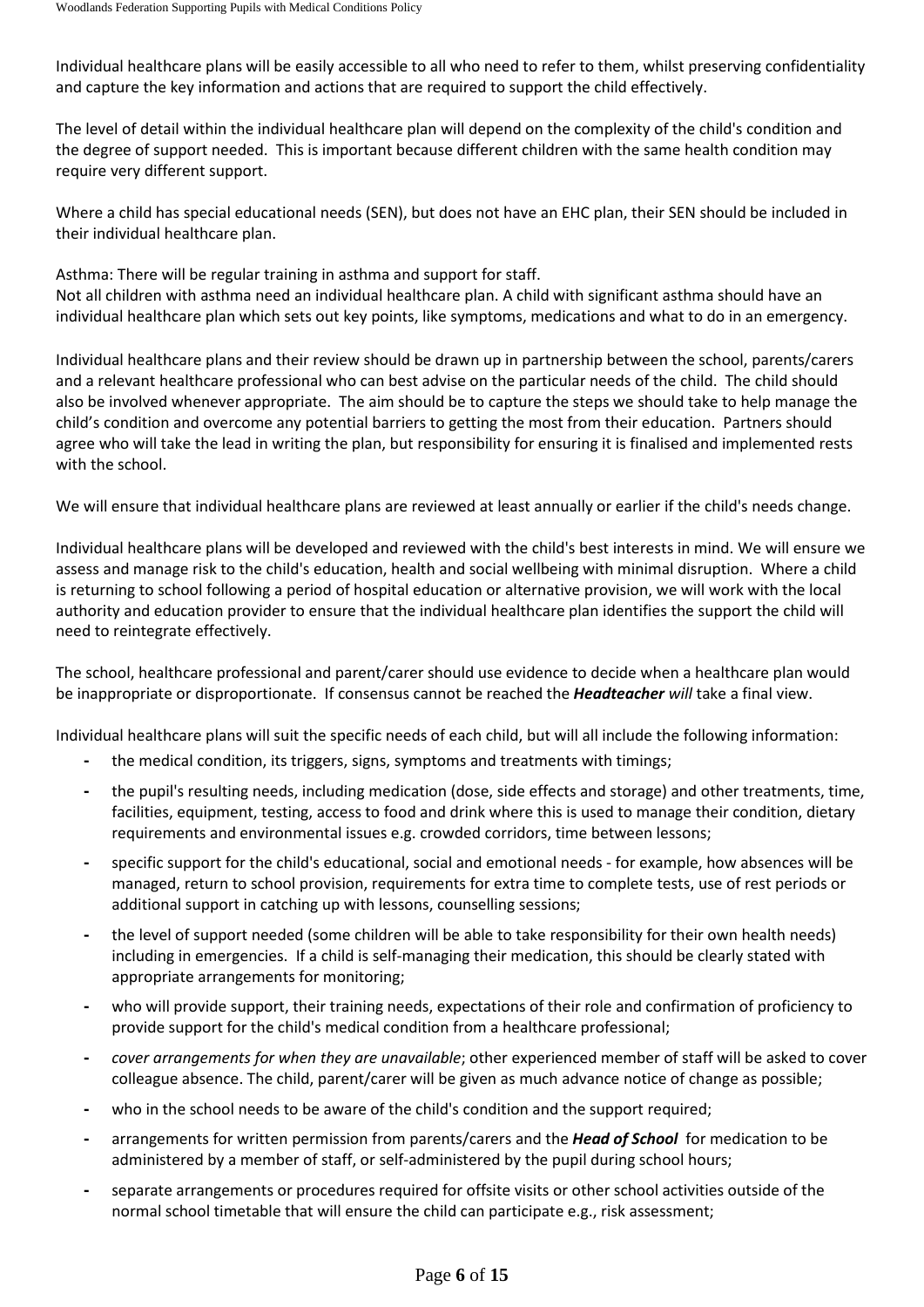**-** where confidentiality issues are raised by the parent/child, the designated individual is to be entrusted with information about the child's condition; what to do in an emergency, including whom to contact, and contingency arrangement. Some children may have an emergency healthcare plan prepared by their lead clinician that could be used to inform development of their individual healthcare plan.

# *6.* Roles and responsibilities

Please refer to the section 3 on *Policy Implementation* for the functions delegated to different, named members of staff at each of Woodlands Federation of schools.

In addition, we can refer to the *East Sussex School Health Service, East Team (Tel: 0300 1234062)* for support with drawing up an Individual Healthcare Plan, provide or commission specialist medical training, liaison with lead clinicians and advice or support in relation to pupils with medical conditions.

Other healthcare professionals, including *GPs and paediatricians* should notify the *East Sussex School Health Service* when a child has been identified as having a medical condition that will require support at school. Specialist local health teams may be able to provide support and training to staff for children with particular conditions for example, asthma, diabetes, epilepsy.

*Children* with medical conditions should be fully involved in discussions about their medical support needs and contribute as much as possible to the development of their individual healthcare plan.

*Parents/carers* should provide the school with sufficient and up-to-date information about their child's medical needs. They may, in some cases be the first to notify the school that their child has a medical condition. Parents are key partners and should be involved in the development and review of their child's individual healthcare plan. They should carry out any action they have agreed to as part of its implementation, e.g. provide medicines and equipment and ensure they or another nominated adult are contactable at all times.

*East Sussex County Council* will work with us to support children with medical conditions to access full time education. Where children would not receive a suitable education in a mainstream school because of their health needs, the local authority has a duty to make other arrangements**.** *FLESS* (Flexible Learning Educational Support Service) is an East Sussex service which supports schools in the education of children and will provide teaching in a range of settings if a young person is unable to attend school for 15 days or more because of health needs.

*Providers of health services* should co-operate with schools supporting children with medical conditions. They can provide valuable support, information, training, advice and guidance to schools and their staff to support children with medical conditions at school.

The *Ofsted* inspection framework places an emphasis on meeting the needs of disabled children and pupils with special educational needs and considers the quality of teaching and the progress made by these pupils. Inspectors are briefed to consider the needs of pupils with chronic or long-term medical conditions alongside these groups and to report on how well their needs are being met. Schools are expected to have a policy dealing with medical needs and to be able to demonstrate that it is being implemented effectively.

# *7.* Staff training and support

*Whole school awareness training will be annual* so staff are familiar with the school's policy for supporting pupils with medical conditions and their role in implementing that policy. All staff required to provide support to a child with medical conditions will be trained by healthcare professionals. We will record staff training for administration of medicines and /or clinical procedures with details of our training schedule kept in the school office.

*The school secretary in each school* has received training for administrating medicines.

Mrs. Shirley Chagouri-Brindle at Dallington Mrs. Anita Saunders at Punnetts Town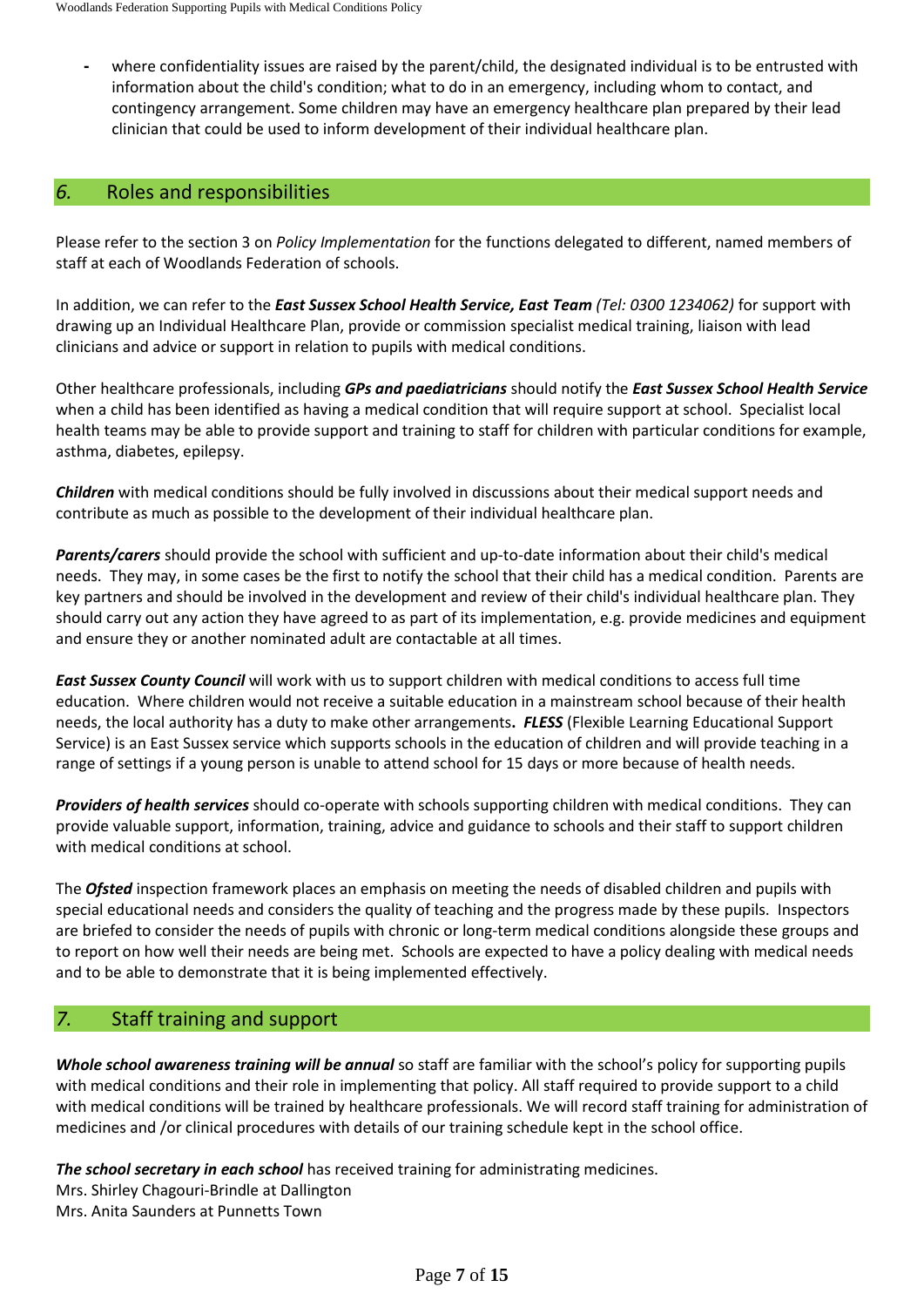All staff required to provide support to pupils for medical conditions will be trained by healthcare professionals *qualified to do so.* The training need will be identified by the healthcare professional during the development or review of the individual healthcare plan. We may choose to arrange training ourselves and will ensure that it remains up-to-date.

Training should be sufficient to ensure staff are competent and have confidence in their ability to support pupils with medical conditions and to fulfil the requirements set out in the Individual healthcare plan. They will need an understanding of the specific medical condition, any implications and preventative measures.

Where intimate care is required, please see our *Intimate care policy* on our school website which describes safeguarding measures, how we ensure the child's comfort and dignity and support for the child to be proactive in their intimate care.

Staff must not give prescription medicines or undertake healthcare procedures without appropriate training (updated to reflect any Individual healthcare plan). A first aid certificate does not constitute appropriate training in supporting children with medical conditions. Healthcare professionals, including the school nurse, can provide confirmation of proficiency of staff in a medical procedure, or in providing medication.

Staff will receive induction training and regular whole school awareness training so individuals recognise their role in our policy for supporting pupils with medical conditions. The *Headteacher* will seek advice from relevant healthcare professions about training needs, including preventative and emergency measures so staff can recognise and act quickly if a problem occurs.

The family of a child will often be essential in providing relevant information to staff about how their child's needs can be met. Parents should provide advice, but should not be the sole trainer.

# *8.* The child's role in managing their own medical needs

If after discussion with the parent/carer, it is agreed that the child is competent to manage their own medication and procedures, they will be encouraged to do so. This will be reflected in the Individual healthcare plan.

Wherever possible children will be allowed to carry their own medicines /relevant devices or should be able to access their medication for self-medication quickly and easily; these will be stored in a locked cupboard in the school office or in a locked box in the fridge in a room off the school hall to ensure that the safeguarding of other children is not compromised. We also recognise that children who take their medicines themselves and/or manage procedures may require an appropriate level of supervision. If it is not appropriate for a child to self-manage, relevant staff will help to administer medicines and manage procedures for them.

If a child refuses to take medicine or carry out a necessary procedure, staff should not force them to do so, but follow the procedure agreed in the Individual healthcare plan and inform the Designated Safeguarding Lead. Parent/carer will be informed so that alternative options can be considered.

# *9.* Managing medicines on school premises and record keeping

The following procedures are to be followed at Dallington CofE and Punnetts Town*:*

- Medicines should only be administered at school when it would be detrimental to a child's health or school *attendance not to do so*.
- **-** *With parental written consent we will administer non-prescription medicines with the exception of aspirin or aspirin containing medicines, unless it is prescribed by a doctor.* Medication, e.g. for pain relief, should never be administered without first checking maximum dosage and when previous dose was taken. Parents should be informed.
- **-** Where clinically possible, *medicines should be prescribed in dose frequencies outside school hours;*
- We will only accept prescribed medicines, with written permission from parent/carer that are in-date, labelled, *provided in the original container (as dispensed by a pharmacist) and include instructions for administration, dosage and storage.* The exception to this is insulin which must be in-date, but will generally be available to schools inside an insulin pen or a pump, rather that its original container;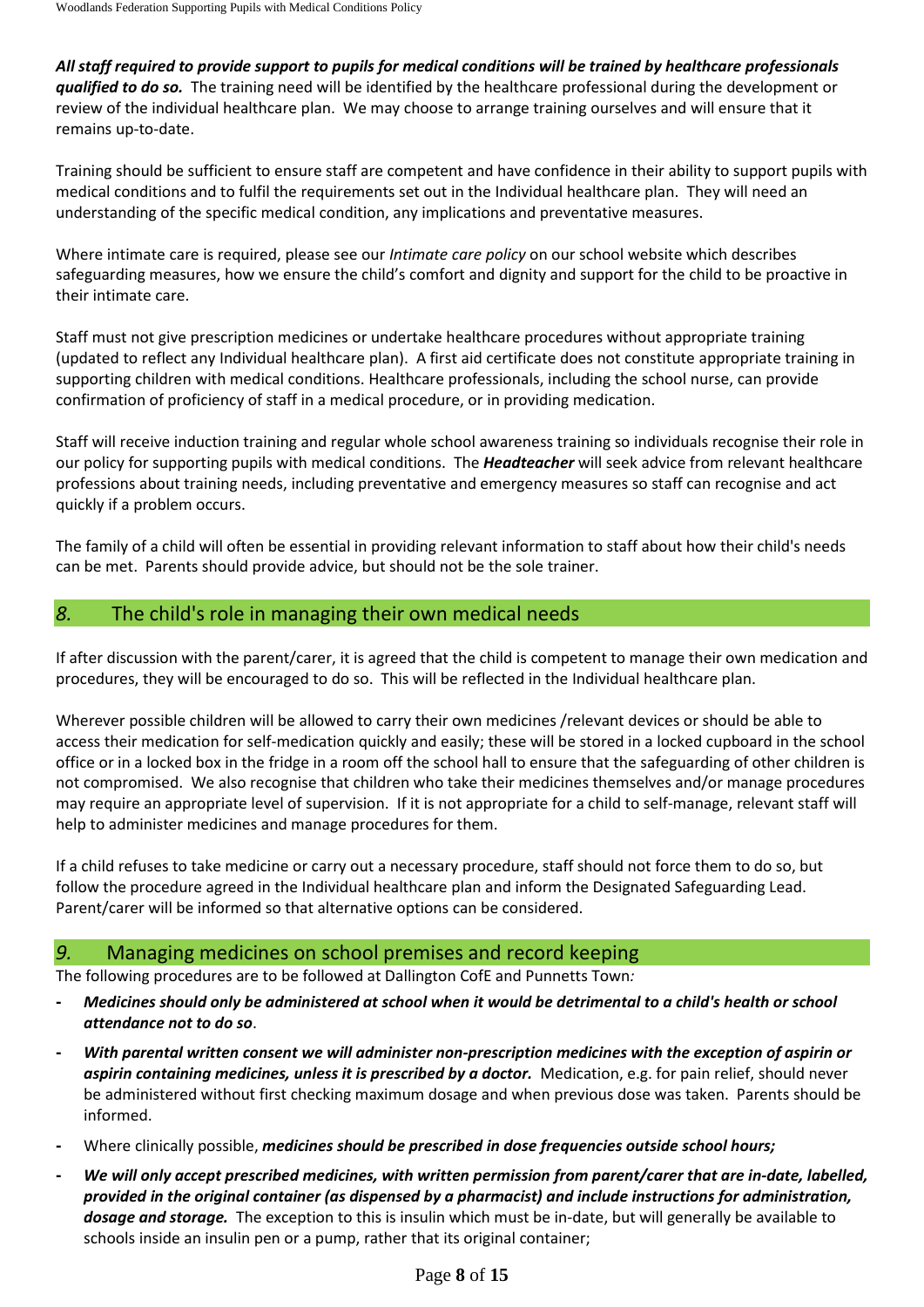- **-** It is recommended that *a primary school child should never carry medicine to and from school*. Medicine must be handed to the school secretary or Head of School as soon as the child arrives at school.
- **-** *All medicines will be stored safely and securely.* All non-emergency medication will be kept in a locked cupboard used only for that purpose. Some medicines need to be refrigerated. These may only be kept in a refrigerator containing food if they are in an airtight container and clearly labelled. There should be restricted access to a refrigerator holding medicines.
- Children will know where their medicines are at all times and will be able to access them immediately from the *school secretary*. Where relevant, they will know who holds the key to the storage facility*.*
- **-** *Medicines and devices such as asthma inhalers, blood glucose testing meters and adrenaline pens should always be readily available* and not locked away. Asthma inhalers should be marked with the child's name.

*For a child who had been prescribed a controlled drug,* we will keep all controlled drugs securely stored in a nonportable container and only named staff will have access. The name of the person(s) responsible for the cabinet or administering medication should be stated on the cabinet. Controlled drugs will be easily accessible in an emergency.

In cases of emergency the key to the drugs cabinet must be readily available to all members of staff to ensure access. A record should be kept of any doses used and the amount of the controlled drug held in the school. Staff administering medicines should do so in accordance with the prescriber's instructions. We will keep a record of all medicines administered to individual children stating what, how and how much was administered, when and by whom. Any side effects of the medication to be administered at school should be noted. Written records are kept of all medicines administered to children. These records offer protection to staff and children and provide evidence that agreed procedures have been followed.

- **-** *Only one member of staff at any one time should administer medicines* (to avoid the risk of double dosing) *and that person should follow direction on prescription or in the individual healthcare plan accurately and without deviation.* Arrangements should be made to relieve this member of staff from other duties while preparing or administering doses (to avoid the risk of interruption before the procedure is completed). If more than one person administers medicines a system will be arranged to avoid the risk of double dosing, e.g. a rota, routine consultation of the individual child's medicine record before any dose is given, etc.
- **-** *When no longer required, medicines should be returned to the parent/carer* to arrange safe disposal. Sharps boxes should always be used for the disposal of needles and other sharps.
- **-** *Asthma Inhalers are held on site for emergency use with parental consent*
- **-** Procedures are in place to ensure medication expiry dates are checked and medication replacement obtained when required.

# *10.* Medication Errors

A medication error is when the administration deviates from the instructions of the medical professional and parent. Medication errors typically occur when a school have more than one pupil with the same name. Examples of medication errors include administration of:

- **-** A medication to wrong pupil
- **-** Wrong medication to a pupil
- **-** Wrong dosage of medication to pupil
- **-** Medication via wrong route
- **-** Medication at wrong time

Each medication error must be reported to the *Headteacher* and the *Designated Safeguarding Lead (DSL)* and reported via the *East Sussex County Council online incident reporting system*. The parent/carer must be informed. Actions to reduce risk of mistakes in the future will be included in the Individual health care plan.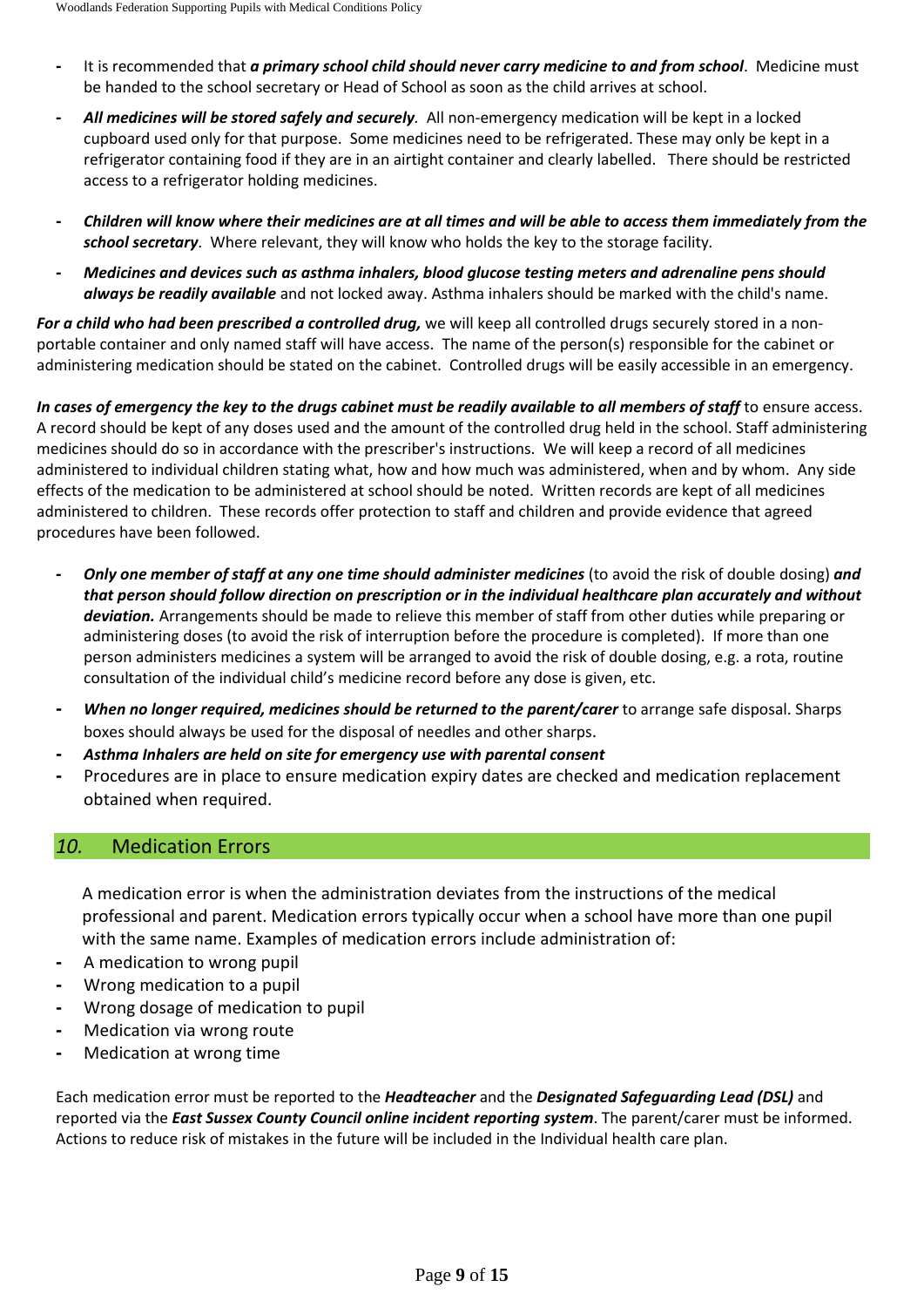# *11.* Emergency Procedures

The *Headteacher* will ensure that arrangements are in place for dealing with emergencies for all school activities wherever they take place, including school trips within and outside the UK, as part of the general risk management process.

Where a child has an individual healthcare plan, this should clearly define what constitutes an emergency and explain what to do, including ensuring that all relevant staff are aware of emergency symptoms and procedures. Other pupils in the school should know what to do in general terms, such as informing a teacher immediately if they think help is needed.

If a child needs to be taken to hospital, staff should stay with them until the parent arrives, or accompany a child taken to hospital by ambulance. Schools need to ensure they understand the local emergency services cover arrangements and that the correct information is provided for navigation systems.

#### *12.* Offsite visits and sporting activities

We will actively support children with medical conditions to participate in offsite visits and sporting activities by being flexible and making reasonable adjustments unless there is evidence from a medical professional that this is not possible.

We will always conduct a risk assessment so that planning arrangements take account of any steps needed to ensure that pupils with medical conditions can be included safely. The individual healthcare plan will be updated with specific information required for the visit/activity and a copy will be taken on the visit. All staff supervising offsite visits will be made aware of any medical needs and relevant emergency procedures. This will involve consultation with parents\carers and relevant healthcare professions and will be informed by our Offsite Visits Policy.

Staff with the role of administering medicines must have relevant and current training to do so. A record of training is available in the school office. A first aid qualification does not cover the skills and knowledge required for the administration of medicines.

# *13.* Work experience

The school will assess the suitability of work experience (WEX) placements, with support from the WEX Team. The risk assessment will include the activities being undertaken, travel to and from the placement, supervision during non-teaching time or breaks and lunch hours. This will not conflict with the responsibility of the employer to undertake a risk assessment to identify the significant risks and necessary control measures when children/young people below the minimum school leaving age are on site.

# *14.* Other issues for consideration

Where home to school transport is being provided by East Sussex County Council, we will support the development of any risk assessments and share the individual healthcare plan with the local authority and driver/escort. Where children have a life threatening condition or a medical need that requires an emergency response, individual healthcare plans should be carried on the vehicle detailing the procedure to follow in the event of an emergency.

# *15.* Hygiene/Infection Control

All staff should be familiar with normal precautions for avoiding infection and must follow basic hygiene procedures. Staff should have access to protective disposable vinyl gloves and take care when dealing with spillages of blood or other body fluids and disposing of dressings or equipment. Further information is contained in the *First Aid Policy and the Guidance for Schools on First Aid.* Also see *Intimate Care Policy*.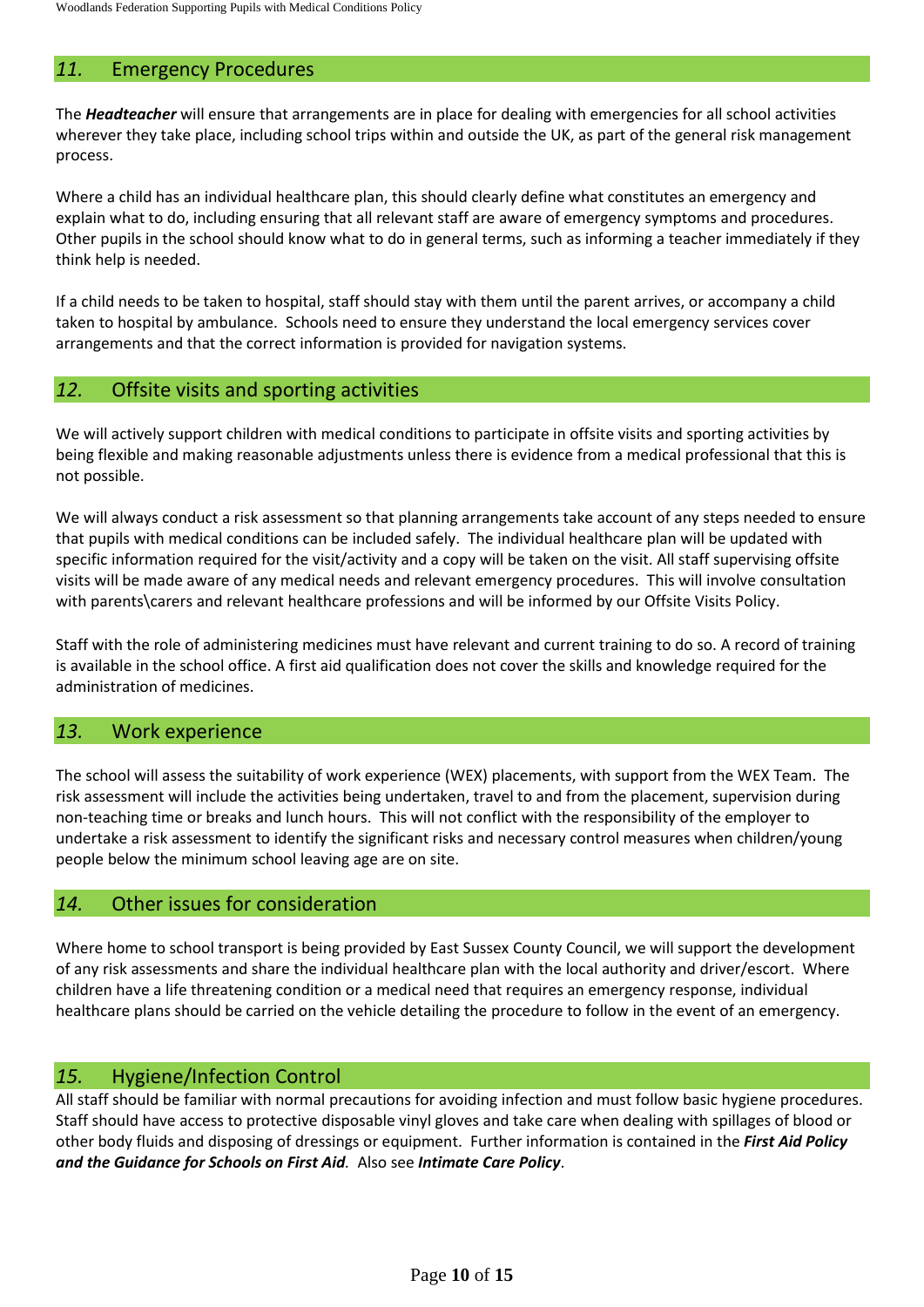# *16.* Equipment

Some children will require specialist equipment to support them whilst attending school. Staff should check the equipment in line with any training given and report concerns to the relevant person/service or setting.

The maintenance contract/safety checks for all equipment and the procedure to be followed in the event of equipment failure should be detailed within the *Individual Healthcare Plan.*

Staff must be made aware of the use, storage and maintenance of any equipment.

The Governing Body is considering whether to invest in a defibrillator and associated staff training.

# *17.* Unacceptable practice

Although staff at each of the Woodlands Federation schools should use their discretion and judge each case on its merits with reference the child's *Individual Healthcare Plan*, it is not generally acceptable practice to:

- **-** prevent children from easily accessing their inhalers and medication and administering their medication when and where necessary;
- **-** assume that every child with the same condition requires the same treatment;
- **-** ignore the views of the child or their parents\carers; or ignore medical evidence or opinion (although this may be challenged);
- **-** send children with medical conditions home frequently or prevent them from staying for normal school activities, including lunch, unless this is specified in their individual healthcare plans;
- **-** send a child who becomes ill to the school office or medical room unaccompanied, or with someone unsuitable;
- **-** penalise children for their attendance record if their absences are related to their medical condition, e.g. hospital appointments;
- **-** prevent pupils from drinking, eating or taking toilet breaks whenever they need to in order to manage their medical condition effectively;
- **-** require parents\carers, or make them feel obliged, to attend school to administer medication or provide medical support to their child, including with toileting issues. No parent should have to give up working because the school is failing to support their child's medical needs; or prevent a child from participating in all aspects of school life, including school trips, e.g. requiring parent to accompany their child.

#### *18.* Liability and indemnity

Staff who assist with administering medication to a child in accordance with the procedures detailed within this policy are explicitly reassured that they will be acting within the scope of their employment and that they will be indemnified. The indemnity though will not be given in cases of fraud, dishonesty, or criminal offence. In the most unlikely event of any civil action for damages being taken against you, East Sussex County Council will accept responsibility in accordance with the indemnity. Any member of staff will be fully supported throughout the process should an allegation be made.

# *19.* Complaints

Should a parent/carer be unhappy with any aspect of their child's care they must discuss their concerns. This will be with the child's class teacher initially, but if this does not allay the concern, a member of the leadership team, the head of school, Inclusion Manager or Executive head should have involvement. In the unlikely event of this not resolving the issue, the parent\carer must make a formal complaint using the Federation's Complaints Procedure.

The Local Authority Designated Officer (LADO) must be informed of any allegation against a member of staff. Further information on the school's website.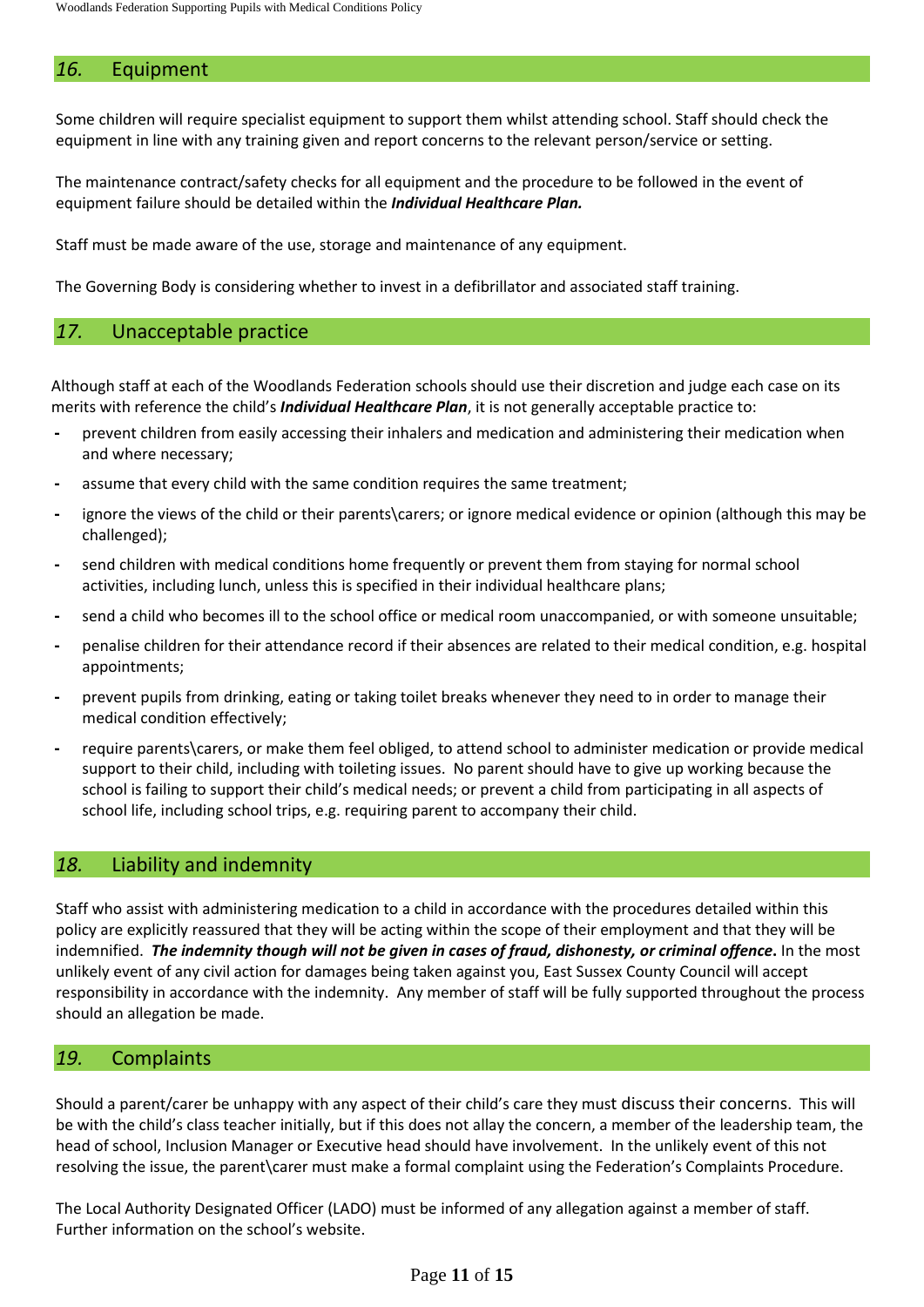*Appendix 1:* Parental agreement for school to administer medicine to their child



# **Parental agreement for school to administer medicine**

We are required to have a policy so trained staff can administer medicine. We cannot give your child medicine unless you complete and sign this form. The parent/carer must inform school immediately, in writing, any change in dosage or frequency of the medication or if the medicine is stopped.

| Date for review              |                                        |
|------------------------------|----------------------------------------|
| Name of school               | <b>Punnetts Town Community Primary</b> |
| Name of child                |                                        |
| Date of birth                |                                        |
| Year group/class             |                                        |
| Medical condition or illness |                                        |
|                              |                                        |

| Medicine (as described on the container)  |  |
|-------------------------------------------|--|
| Expiry date                               |  |
| Dosage and method                         |  |
| Timing                                    |  |
| Special precautions/other<br>instructions |  |

| Possible side effects school needs |                |
|------------------------------------|----------------|
| to know about                      |                |
| Self-administration by pupil in    | Yes* (details) |
| agreement with school              |                |
| *please circle                     | $No*$          |
| Procedures to take in an           |                |
| emergency                          |                |

# **NB: Medicines must be in the original container as dispensed by the pharmacy with the child's name, date dispensed and dosage shown**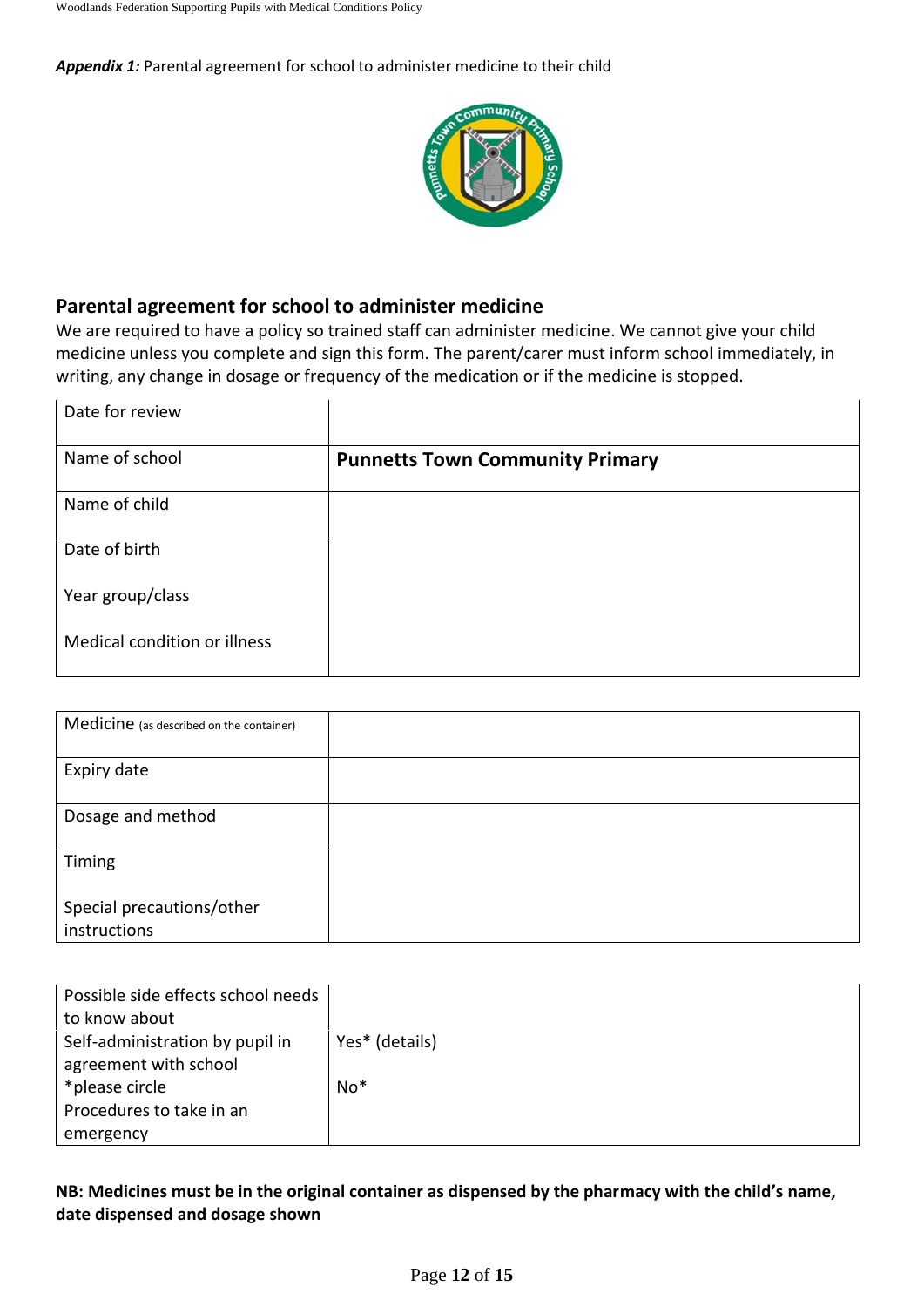#### **Contact Details: Parent/Carer**

| Name                                                                                                                     |  |  |  |  |
|--------------------------------------------------------------------------------------------------------------------------|--|--|--|--|
| Daytime telephone number                                                                                                 |  |  |  |  |
| Relationship to child                                                                                                    |  |  |  |  |
| Address                                                                                                                  |  |  |  |  |
| I understand I must deliver the medicine personally to the member of staff responsible for<br>administering to my child. |  |  |  |  |

The above information is to the best of my knowledge, accurate at the time of writing and I give consent to school staff administering medicine in accordance with the school policy.

# **I will inform the school immediately, in writing, if there is any change in dosage or frequency of the medication or if the medicine is stopped.**

Signature(s) \_\_\_\_\_\_\_\_\_\_\_\_\_\_\_\_\_\_\_\_\_\_\_\_\_\_\_\_\_\_\_\_\_\_\_\_\_\_\_\_\_

Date \_\_\_\_\_\_\_\_\_\_\_\_\_\_\_\_\_\_\_\_\_\_\_\_\_\_\_\_\_\_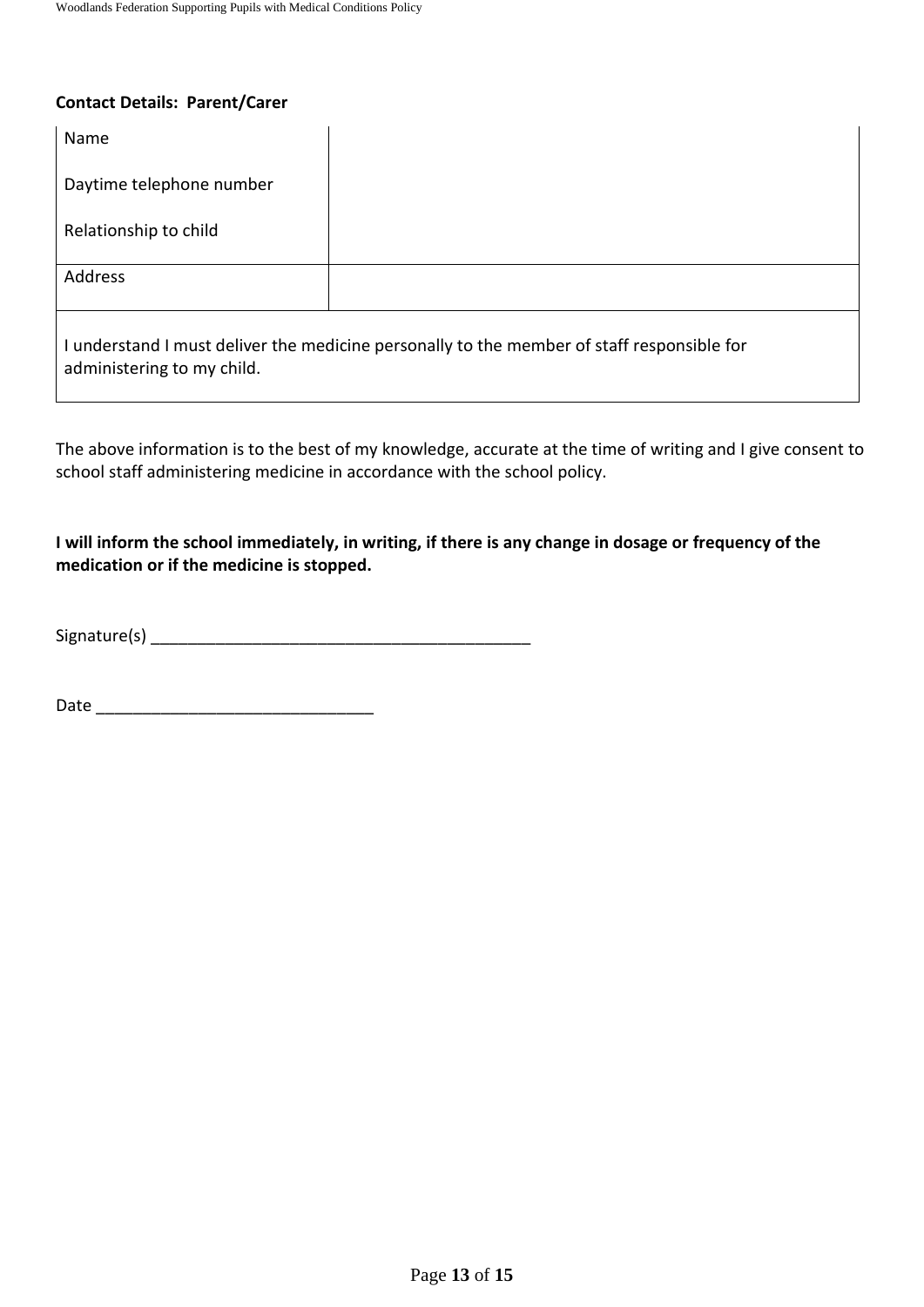|                             |              |  | <b>Individual Healthcare Plan</b> |                    |                    |  |
|-----------------------------|--------------|--|-----------------------------------|--------------------|--------------------|--|
| NAME:                       |              |  | DOB:                              | Year/Class:        |                    |  |
| ALLERGIES:                  |              |  |                                   |                    |                    |  |
| <b>MEDICAL DIAGNOSIS:</b>   |              |  |                                   |                    |                    |  |
| Date of plan:               |              |  | Date of next review:              |                    |                    |  |
| Parent/Carer name:          |              |  | Contact numbers:                  |                    |                    |  |
|                             |              |  |                                   |                    |                    |  |
| <b>Hospital Contact:</b>    |              |  | GP contact:                       |                    |                    |  |
| Other professional contact: |              |  |                                   |                    |                    |  |
| Specific health condition   | Intervention |  | GOALS                             | Responsible person | Evaluation/Actions |  |
|                             |              |  |                                   |                    |                    |  |
|                             |              |  |                                   |                    |                    |  |
|                             |              |  |                                   |                    |                    |  |

*Appendix 2:* Individual Healthcare plan

# *Appendix 3:* Record of medicine administered to child

| <b>Record of Medicine Administered to child</b> |              |      |                  |            |           |            |  |  |
|-------------------------------------------------|--------------|------|------------------|------------|-----------|------------|--|--|
| Date                                            | Child's name | Time | Name of Medicine | Dose given | Signature | Print name |  |  |
|                                                 |              |      |                  |            |           |            |  |  |
|                                                 |              |      |                  |            |           |            |  |  |
|                                                 |              |      |                  |            |           |            |  |  |
| Any reactions                                   |              |      |                  |            |           |            |  |  |
|                                                 |              |      |                  |            |           |            |  |  |
|                                                 |              |      |                  |            |           |            |  |  |